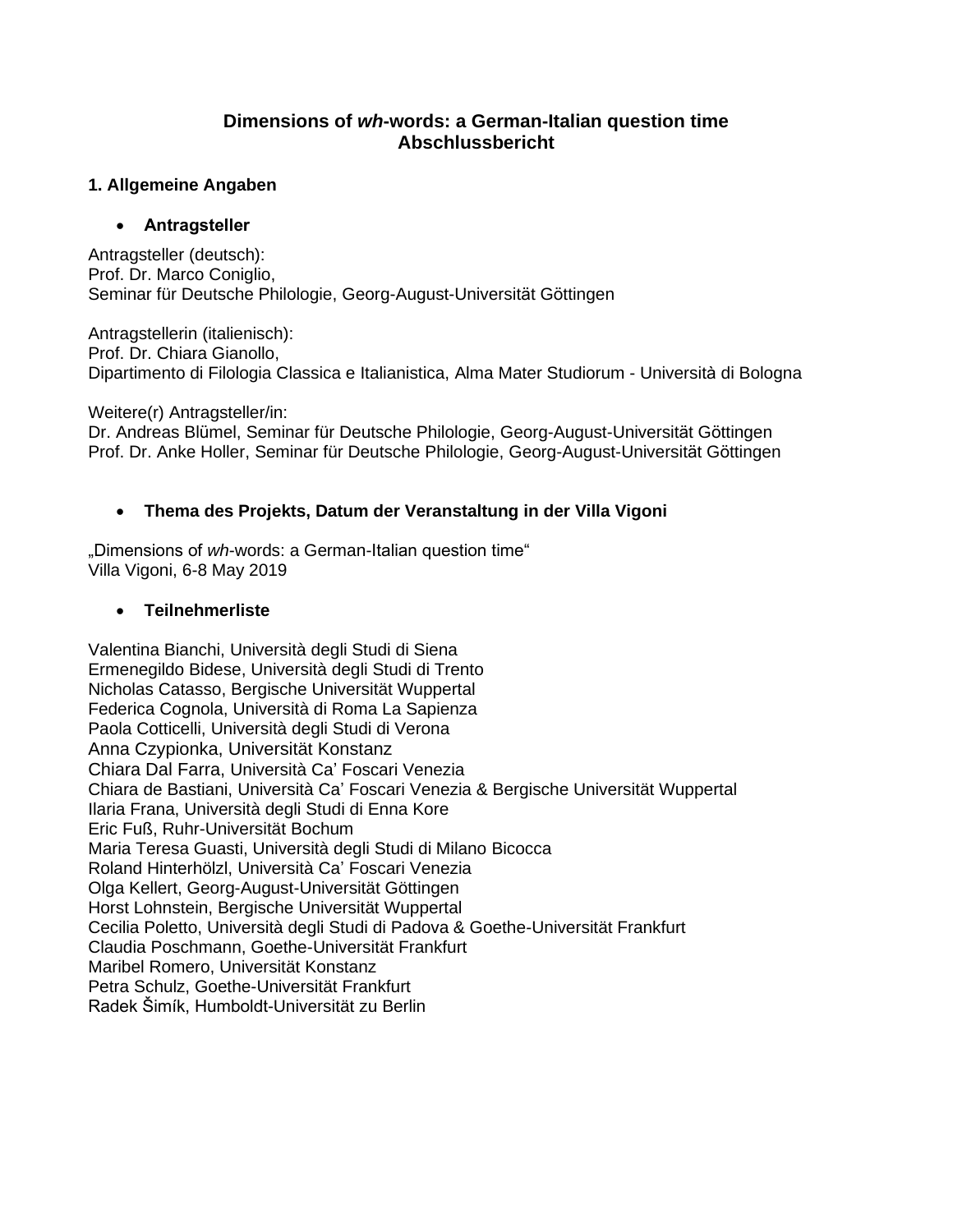# • **Tatsächlich durchgeführtes Programm**

# **May 6th, 2019 (Monday)**

16:00 - 16:30 **Introduction** (Blümel, Coniglio, Gianollo, Holler) 16:30 - 18:30 **1 st discussion forum: "Form-meaning and their relations"** (Blümel) Input: Bianchi, Hinterhölzl, Lohnstein, Simik 19:00 Social evening

- **May 7th, 2019 (Tuesday)**
- 9:00 10:45 2<sup>nd</sup> discussion forum: "Semantics/pragmatics interface" (Lohnstein)
- Input: Frana, Kellert, Romero
- 10:45 11 Coffee break
- 11:00 13:00 **3 rd discussion forum: "Synchronic variation"** (Coniglio)
- Input: Bidese, Catasso, Poletto, Cognola
- 13:00 14:30 Lunch break
- 14:30 16:30 **4 th discussion forum: "Empirical methods"** (Holler)
- Input: Czypionka, Guasti, Poschmann, Schulz
- 16:30 17 Coffee break
- 17:00 17:40 Guided tour of the Villa
- 19:30 Dinner
- **May 8th, 2019 (Wednesday)**
- 09:00 11:00 **5 th discussion forum: "Diachronic variation and change"** (Gianollo)
- Input: Cotticelli, De Bastiani, Fuß
- 11:00 11:30 Coffee break
- 11:30 12:30 **General discussion**
- $12:30 13:30$  Lunch
- departures

#### • **Angaben zu eventuellen Publikationen, die aus der Kooperation bereits hervorgegangen oder noch geplant sind.**

We decided to plan a further meeting before publishing the results of the workshop: given the highly programmatic nature of our discussion, which was meant to open new research avenues, the group decided that it is best to carry out further empirical studies in order to substantiate the theoretical and methodological claims that emerged from the meeting.

In the meanwhile, the participants have addressed the topics discussed during the *Gespräch* in the following research outputs:

Blümel, Andreas. (2019) Q-Float in West Ulster English and labeling, *Yearbook of the Poznan Linguistic Meeting*, 4(1), 55-73.

Blümel, Andreas & Mingya Liu (to appear). Revisiting Obligatory Relatives in German – Empirical and Theoretical Perspectives, *Zeitschrift für Sprachwissenschaft*.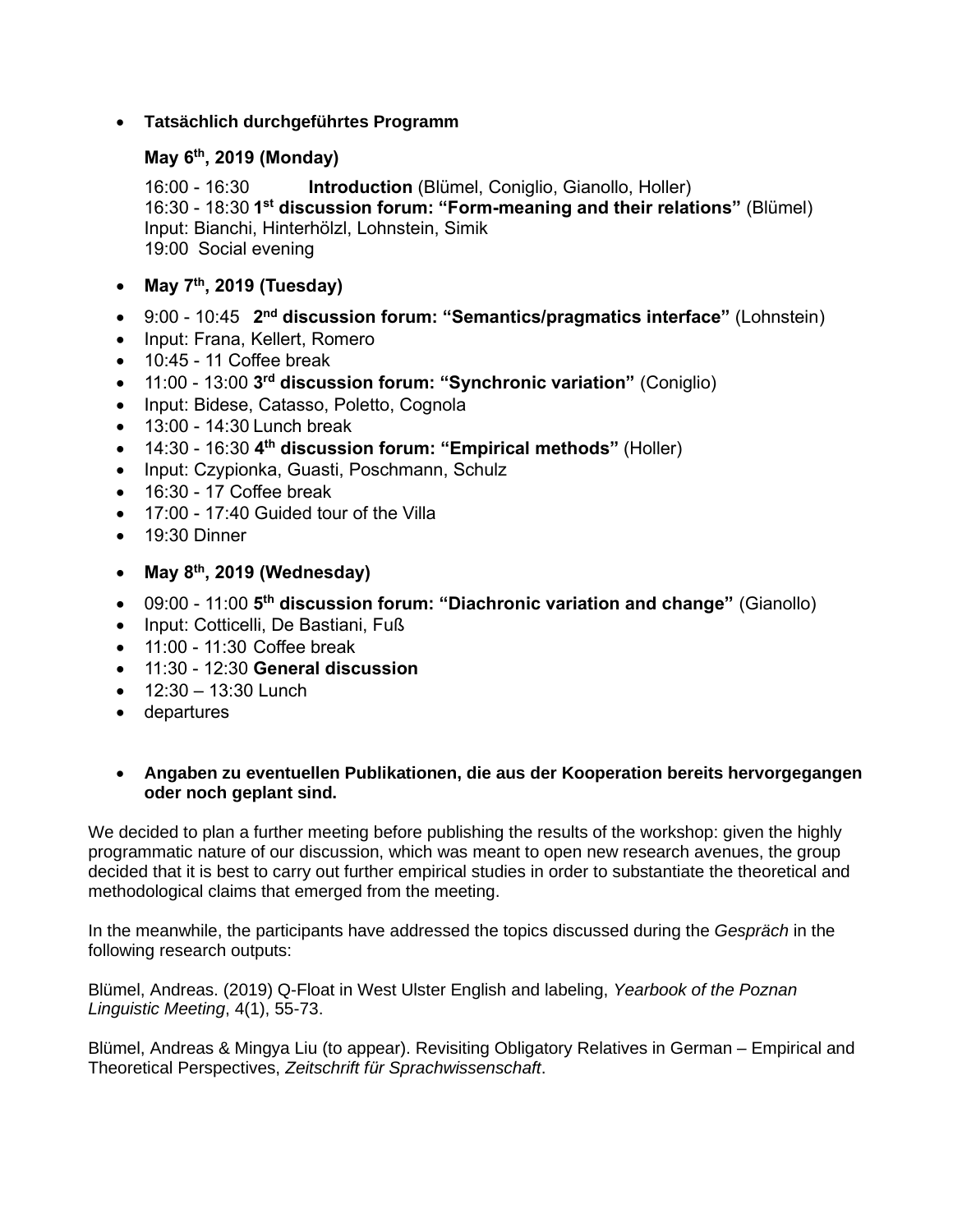Blümel, Andreas & Marco Coniglio (2019), What kind of constructions yield what kind of constructions? In M. Bouzouita, A. Breitbarth, L. Danckaert & E. Witzenhausen (Eds.), *Cycles in Language Change*. Oxford: Oxford University Press.

Bianchi, Valentina (2019). Spelling Out Focus‐Fronting Chains and Wh‐Chains: The Case of Italian. *Syntax* 22, 146-161.

Bocci, Giuliano, Silvio Cruschina & Valentina Bianchi (under review) Focus in wh-questions: Evidence from Italian.

Cognola, Federica & George Walkden (forthcoming 2020). *Pro*-drop in interrogatives and declaratives. A parallel study of Old High German and Old Italian. *Linguistik Online.*

Coniglio, Marco (2019), Relative clause marking in historical German. *Linguistische Berichte* 258, 139- 177.

Coniglio, Marco & Katharina Paul (2019), Unknown relatives from the North? On the origin and development of w-relative pronouns in German. In F. Costantini (Ed.), *Syntactic Variation: the View from the German-Language Islands in Northeastern Italy*. Udine: Forum Editrice Universitaria Udinese, 23-43.

Cotticelli, Paola (forthcoming 2019). Problemi di storiografia linguistica: la classificazione delle frasi relative nelle grammatiche tedesche dell'800. *Blityri*, vol 1/2 2019, special issue *Per la storia della linguistica. Saggi in onore di Giorgio Graffi per il suo 70esimo compleanno* (ed. Paola Cotticelli Kurras), 139-162.

Gianollo, Chiara (forthcoming 2020). Interrogative and relative pronouns and determiners. In Carlier, A. et al. (eds.) *Bridging the gap between Late Latin and Early Old French: Empirical investigations of (morpho)syntactic change*. Berlin: De Gruyter.

Lohnstein, Horst (2019), Finitheit und Satzbildung im Deutschen: satzgrammatische, semantische und evolutionäre Aspekte. *Linguistische Berichte* 257/2019, 5–92.

## **2. Arbeits- und Ergebnisbericht (min. 10.000, max. 15.000 Anschläge, inkl. Leerzeichen)**

#### **Ausgangsfragen des Projekts**

In linguistics, the label "*wh*-item" indicates lexical elements that are used to form questions (and happen to begin with *wh-* in English), such as *which*, or German *welcher*, Italian *quale*. As in other in Indo-European languages, these items have a still recognizable common historical source (Proto Indo-European stem \**k<sup>w</sup>i-/k<sup>w</sup>o*-), attesting to their remarkable diachronic persistence. The salient feature that characterizes them and attributes them a central role in the scientific discussion concerns their multifunctionality: besides occurring in questions, *wh*-items can introduce relative clauses (German *welcher*) or can be used as building blocks of indefinite pronouns (German (*irgend*)*welcher*). Moreover, the phrases that they build are subject to very specific distributional constraints holding across languages in a similar, and yet intricately different way. Current linguistic theories are still struggling to provide a satisfactory account which is able to capture, at the same time, the multifunctionality and the principled variation observed with *wh*-phrases across languages. Taking stock of the headway made in different fields of linguistics, a number of recent works have revived and tried to answer different kind of questions related to the morphosyntactic and semantic properties of *wh*-phrases and their pragmatic inferences, basically addressing two types of questions: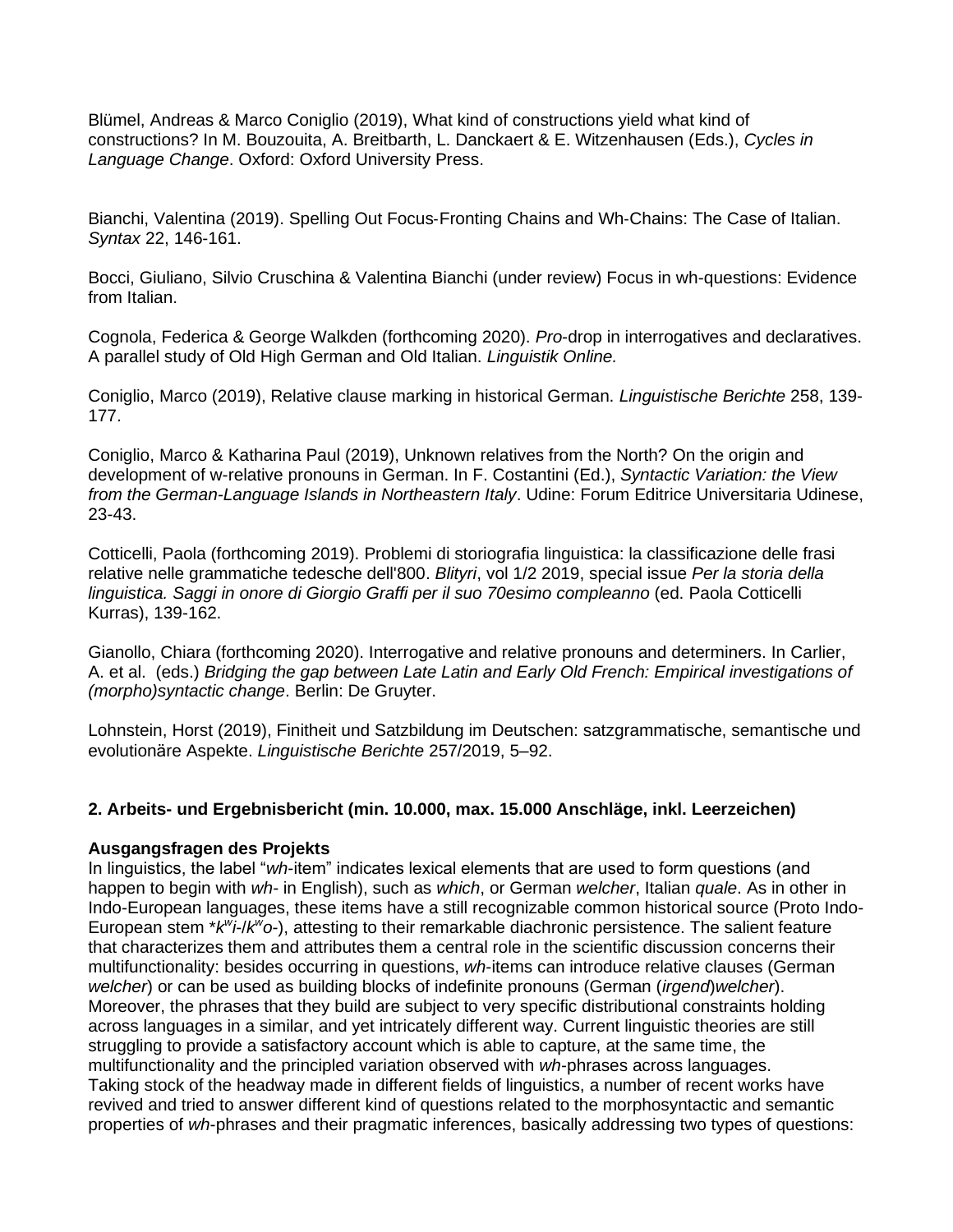- 1. What is the internal make-up of *wh*-phrases and their distribution?
- 2. What are the interrelations between their morphosyntactic/semantic properties and their discourse and pragmatic functions?

### **Zielsetzung des Projekts**

By bringing together leading young and senior researchers from the two countries, the *Gespräch* was planned to address a very much debated topic in linguistics. It is undisputable that *wh*-elements have been well investigated in almost every language, thus also in German and Italian. However, there had hardly ever been any attempt to discuss them (in such a collegial form), with the goal of determining their properties in a comparative perspective.

The explanation of specific phenomena surrounding *wh*-phrases and of their functions was far from clear. Just to mention one, the not yet proved hypothesis that the relative function of *wh*-relative pronouns in German is ultimately borrowed from Romance languages (cf. Lehmann 1984:385). Since the history of German and Italian is strongly intertwined from the very beginning of their written traditions, we intended to investigate whether what we observe is shared common heritage or the result of independent developments.

The *Gespräch* was thus intended to open possibilities for new research cooperation opportunities in these particular research fields, but also in related ones, such as the more general issue of clause typing, etc.

#### **Angaben zu etwaigen Änderungen gegenüber dem ursprünglichen Antrag mit Begründung**

Due to the internal activities of Villa Vigoni, our Gespräch had to take place on different days from those proposed in the application (6-8 May, instead of 24-26 April 2019), but in general the structure originally indicated was maintained, with some specific changes indicated below:

- 1. Due to the late arrival or earlier departure of some of the participants and the difficulties to reach Menaggio, we partially re-scheduled the initial program, as is shown in the final program published by Villa Vigoni. In particular, the discussion forum "Diachronic variation and change" and "Empirical methods" had to be switched.
- 2. In order to make the content of the discussion forum "Pragmatics" more incisive, its title was changed to "Semantics/Pragmatics interface".
- 3. Due to impossibility for some of the invited colleagues to participate in the meeting, new participants were invited. Furthermore, a young researcher (Chiara Dal Farra) was invited as an auditor, since she is working precisely on the topics of the *Gespräch*.

#### **Darstellung der Diskussionsschwerpunkte und der erreichten Ergebnisse**

In contrast to traditional linguistic meetings, there were no talks followed by a question period. Instead, we organized five discussion sessions, with very short input presentations in each session, sketching problems in previous analyses or addressing questions that were then debated by the group as a whole. The single topics were discussed in a collegial and dialectic form involving all the participants under the moderation of a senior researcher. The questions addressed cross-sectorial issues and thus covered the participants' expertise in different domains.

The major fields that are represented in the five slots for the discussion forums were syntax/semantics, semantics/pragmatics, synchronic and diachronic variation and empirical work (e.g. corpus and experimental methods). The *Gespräch* aimed at surveying the properties of *wh*-elements (indefinites, question words and relative complementizers/pronouns) in a broad comparative, diachronic, and cross-disciplinary perspective, as represented below: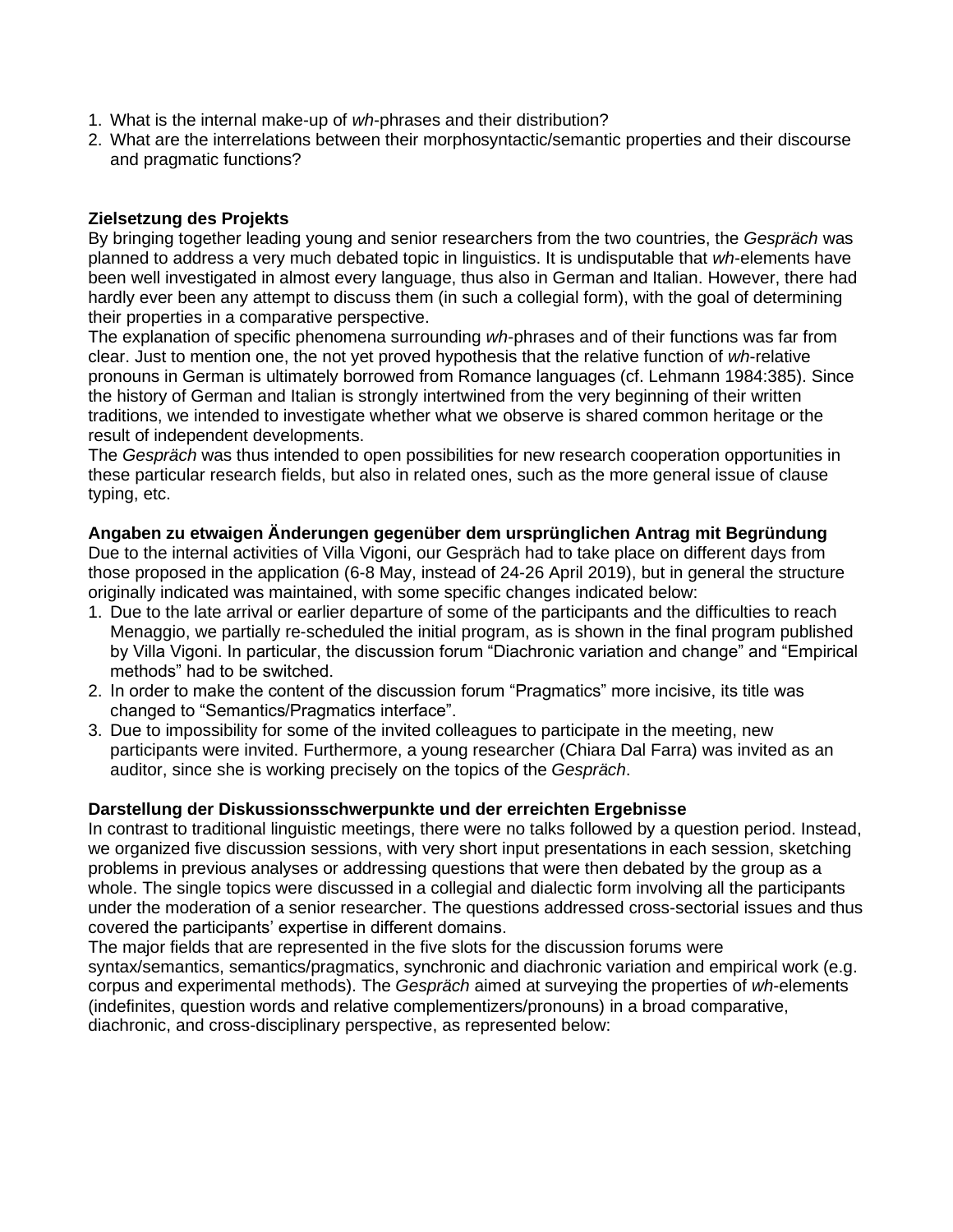

The discussion forum "Form-meaning and their relations" focused first on the morphology and internal makeup and meaning of *wh*-words and on the syntactic distribution of indefinite, interrogative and relative elements. What are the differences between simple and complex *wh*-phrases (e.g. German *wer* 'who' vs. *welche Person* 'which person', cf. Munaro & Obenauer 1999, Pankau 2013, etc.)? For example, the fact that bare interrogatives can be used as indefinites in German raises the question as to how they should be characterized in terms of their meaning properties (cf. Simik 2017). Furthermore, the following issues were discussed: lexical ambiguity vs. semantic underspecification (cf. Kratzer & Shimoyama 2002), classification strategies of forming *wh*-questions inter- and intralinguistically (Rizzi 1991, Sabel 2000, Cable 2007), the effects ensuing from the different syntactic positions of *wh*-XPs (for example, their fronting), more generally the interconnections between syntax, semantics and information structure (in particular focus), etc. The discussion revealed that a morphosyntactic/semantic description of *wh*-phrases should better define the core properties and capture the differences and meaning relations between *wh*-interrogatives, *wh*-indefinites and *wh*relatives.

In the discussion forum "Semantics/Pragmatics interface", we concentrated on the denotation of *wh*words and on the usage of *wh*-phrases in context. Different areas were defined that have to be further investigated in the future, such as: How are these meanings constrained across different types of *wh*expressions? Is Focus a constitutive ingredient in the formation of *wh*-questions or not (Sabel 1998, Beck 2006)? What is the full range of meaning types available to *wh*-words and their traces? What is the common pattern of grammaticalization processes of *wh*-words?

The discussion forum "Synchronic variation" focused on Germanic and Romance languages (also in contact situations). The discussion pointed to important aspects that need further future refinements, such as the internal structure of *wh*-elements, their different cartographic positions in the left periphery, the nature of these positions (Operator positions?), how we best account for cross-linguistic differences with respect to strategies and/or options of relative clause formation (cf. Lehmann 1984, de Vries 2002) and question formation (e.g. absence vs. presence of multiple *wh*-questions in Italian and German, Calabrese 1984), the link between syntactic distribution and interpretation of the *wh*items, the encoding of information-structural notions (like Topic, Focus and the like) in syntax (cf. Rizzi 1997 for their interrogative and relative uses; Miyagawa 2010, 2017, etc.).

The forum "Empirical methods" dealt with the empirical methods for the investigation of *wh*-items, especially language acquisition and psycholinguistics, such as the interaction between discourse particles and *wh*-questions (cf. Bayer et al. 2016 and Czypionka et al. 2017), multiple *wh*-questions, ambiguity vs. underspecification, etc. In fact, many of the aspects discussed in the other forums were re-proposed, but enriched with insights coming from modern empirical research done on these elements.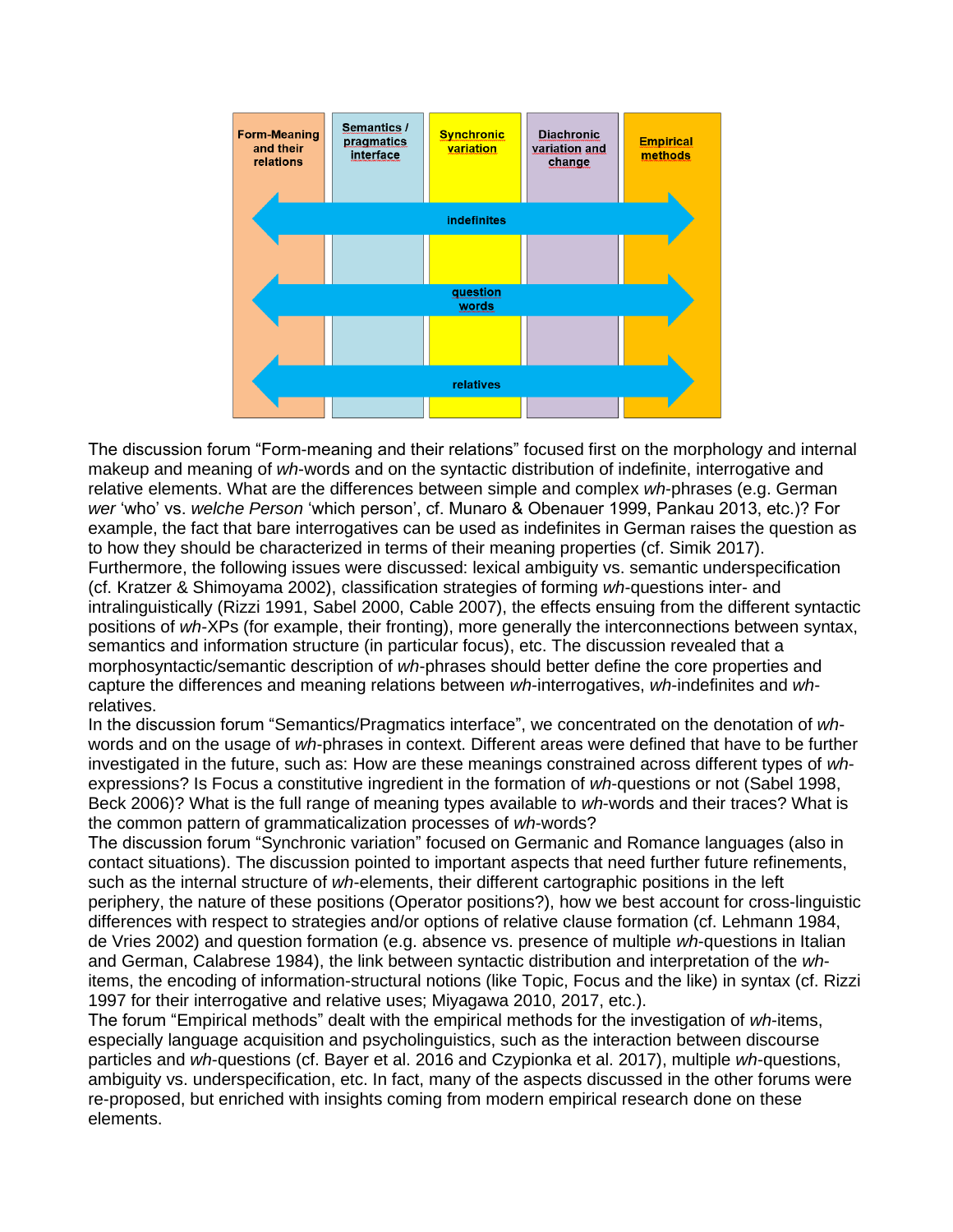The discussion forum "Diachronic variation and change" showed that, from the diachronic perspective, it is undisputable that interrogative, indefinite and relative *wh*-elements are etymologically related to each other and that their functions are strongly intertwined (cf. Haspelmath 1997), but a very much debated issue was whether there is also a common semantic source to their different uses. The discussion of the origin and evolution of *wh*-words focused on Indo-European languages in general, and on (West) Germanic languages in particular. Empirically, diachronic studies most typically work on closed, written corpora, which pose a number of challenges to linguists in various perspectives (reliability of text editions, comparability across genres/text types, annotation schemata, etc.). To sum up, starting from a close comparison between German and Italian, and further extending the discussion to the broader Germanic and Romance landscape, we surveyed their uses as interrogative, indefinite, relative pronouns and tackled the reasons of the observed multifunctionality, by combining the evidence resulting from crosslinguistic comparison and diachronic investigation with insights emerging from corpus methods and recent psycholinguistic experiments. On the last day, a general discussion wrapped up the most important aspects and achievements of the *Gespräch*.

Furthermore, future meetings and projects were discussed, and other activities followed the *Gespräch*. The most important ones are listed below:

- The next meeting will be organized by the end of 2020; negotiations are ongoing to hold it at the Università degli Studi di Enna Kore (under the coordination of Ilaria Frana, one of the invited participants).
- Planned under the coordination of Horst Lohnstein and Anke Holler: collaboration between linguists and literary scholars on grammar and narrative structure.
- Anke Holler and Chiara Gianollo were invited speakers at the Workshop "RED 2019. Referential expressions in discourse. Pronouns and discourse prominence", Grimmwelt Kassel, 2-3 October 2019.
- Andreas Blümel presented his research connected to wh-words at a number of meetings during his research visit to Japan (9.-10.11.2019*: Exploring Pair-Merge of Heads*, Workshop auf der English Linguistic Society of Japan (ELSJ), Osaka (mit Nobu Goto und Yushi Sugimoto); 5.11.2019: *An Interface Principle for Root Clauses and its Derivational Options*, linguistisches Kolloquium von Masao Ochi, Osaka; 5.11.2019: *An Introduction to Labeling Theory*, linguistisches Seminar von Masao Ochi, Osaka; 2.-3.11.2019: *Do Exocentric Structures Exist in Syntax?* 2-tägiges Kolloquium, Keio, Tokio)
- Radek Šimík is principal investigator in the project "From interrogatives to relatives" (2019- 2022), Charles University Prague.
- The Summer School "Speech Acts" organized by Marco Coniglio, Anke Holler and Markus Steinbach, which took place in Göttingen (8-19 July 2019), could profit from the results of the *Gespräch* in Villa Vigoni.
- The continuing research for the section on dependent clauses in the two-volume work on "Indogermanische Syntax" which is being prepared by Paola Cotticelli for the *Indogermanische Grammatik*, Winter Verlag, Heidelberg.

## **Gegebenenfalls: Ausführungen zur Teilnahme und Rolle des wissenschaftlichen Nachwuchses im Projekt.**

The workshop very much benefited from the presence of both senior and junior researchers: in inviting the participants we made sure to include a number of doctoral and postdoctoral scholars, as presenters as well as auditors (this was the case with Chiara Dal Farra). This way, a broader perspective on the investigated topic could be combined with the newest results emerging from empirical research by the doctoral and postdoctoral participants.